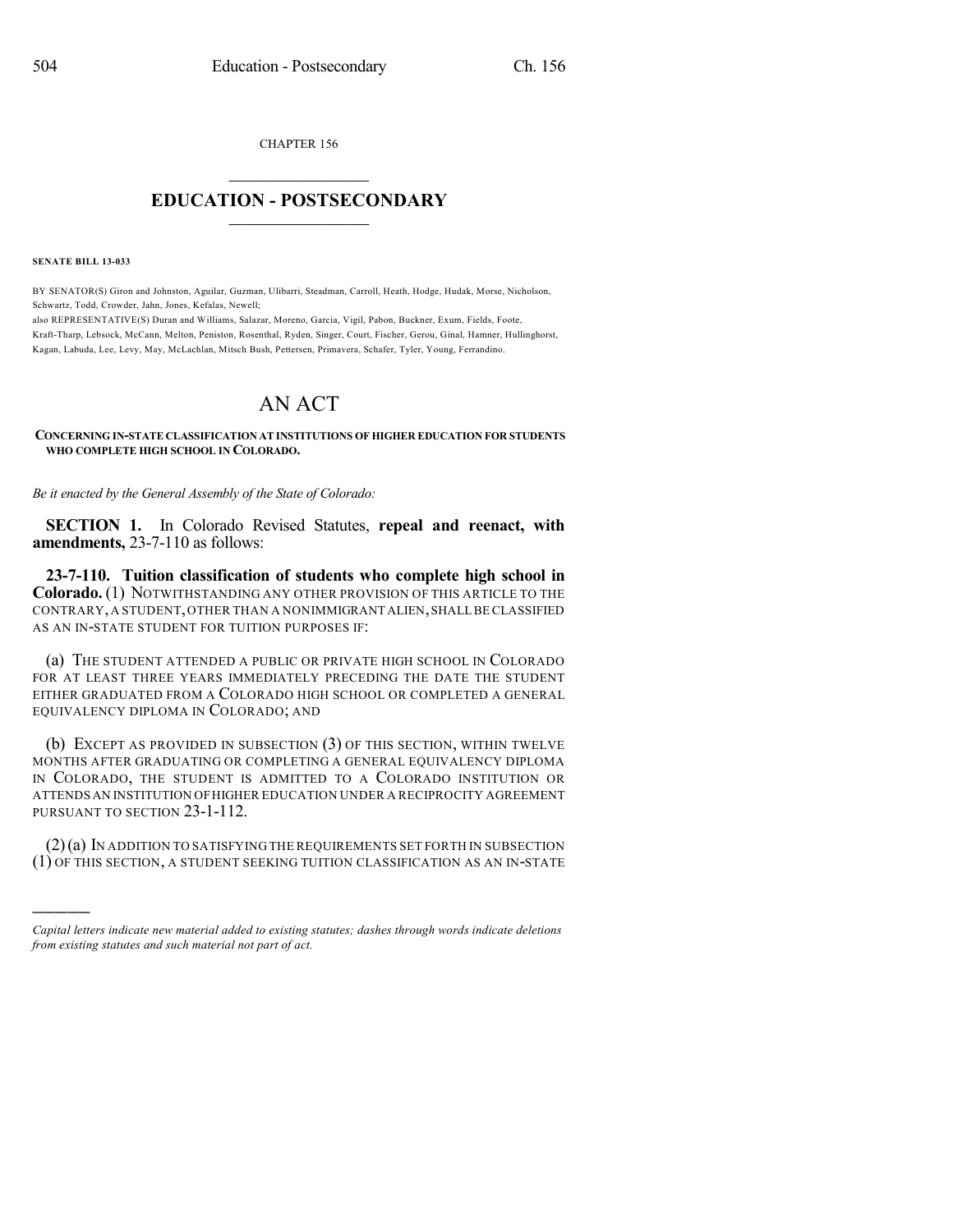STUDENT PURSUANT TO THIS SECTION WHO DOES NOT HAVE LAWFUL IMMIGRATION STATUS MUST SUBMIT AN AFFIDAVIT TO THE INSTITUTION TO WHICH THE STUDENT IS ADMITTED, STATING THAT THE STUDENT HAS APPLIED FOR LAWFUL PRESENCE OR WILL APPLY AS SOON AS HE OR SHE IS ELIGIBLE TO DO SO.

(b) THE INSTITUTION SHALL NOT COUNT A STUDENT DESCRIBED IN PARAGRAPH (a) OF THIS SUBSECTION (2) AS A RESIDENT FOR ANY PURPOSE OTHER THAN TUITION CLASSIFICATION; EXCEPT THAT THE STUDENT IS ELIGIBLE FOR THE COLLEGE OPPORTUNITY FUND PROGRAM PURSUANT TO THE PROVISIONS OF PART 2 OF ARTICLE 18 OF THIS TITLE, UPON CONFIRMATION OF THE STUDENT'S UNIQUELY IDENTIFYING STUDENT NUMBER PROVIDED BY THE LOCAL EDUCATION PROVIDER WHERE THE STUDENT GRADUATED FROM HIGH SCHOOL OR COMPLETED HIS OR HER GENERAL EQUIVALENCY DIPLOMA, AND MAY BE ELIGIBLE FOR INSTITUTIONAL OR OTHER PRIVATE FINANCIAL AID PROGRAMS.

(3) A STUDENT WHO SATISFIES THE REQUIREMENTS OF PARAGRAPH (a) OF SUBJECTION (1) OF THIS SECTION, WHO IS SUBJECT TO THE PROVISIONS OF PARAGRAPH (a) OF SUBSECTION (2) OF THIS SECTION, AND WHO GRADUATED OR COMPLETED HIS OR HER GENERAL EQUIVALENCY DIPLOMA PRIOR TO SEPTEMBER 1, 2013, BUT WAS NOT ADMITTED TO AN INSTITUTION WITHIN TWELVE MONTHS AFTER GRADUATING OR COMPLETING THE GENERAL EQUIVALENCY DIPLOMA, SHALL BE CLASSIFIED AS AN IN-STATE STUDENT FOR TUITION PURPOSES SO LONG AS THE STUDENT HAS BEEN PHYSICALLY PRESENT IN COLORADO ON A CONTINUOUS BASIS FOR AT LEAST EIGHTEEN MONTHS PRIOR TO ENROLLING IN THE INSTITUTION.

(4) ANY INFORMATION PROVIDED TO SATISFY THE CRITERIA SPECIFIED IN THIS SECTION SHALL BE CONFIDENTIAL UNLESS DISCLOSURE IS EXPLICITLY REQUIRED BY LAW. AN INSTITUTION THAT RECEIVES AN AFFIDAVIT DESCRIBED IN SUBSECTION (2) OF THIS SECTION SHALL TREAT THE AFFIDAVIT AS AN EDUCATION RECORD OF THE STUDENT UNDER THE PROVISIONS OF THE FEDERAL "FAMILY EDUCATIONAL RIGHTS AND PRIVACY ACT OF 1974", 20 U.S.C. SEC. 1232g.

(5) THIS SECTION PROVIDES AN ADDITIONAL OPTION FOR A STUDENT SEEKING CLASSIFICATION AS AN IN-STATE STUDENT FOR TUITION PURPOSES. THIS SECTION SHALL NOT BE INTERPRETED TO IMPOSE ADDITIONAL REQUIREMENTS UPON A STUDENT SEEKING CLASSIFICATION AS AN IN-STATE STUDENT UNDER ANY OTHER SECTION OF THIS ARTICLE.

**SECTION 2.** In Colorado Revised Statutes,  $24-76.5-103$ , **amend** (3) (g) and (3) (h); and **add** (3) (i) as follows:

**24-76.5-103. Verification of lawful presence - exceptions- reporting - rules.** (3) Verification of lawful presence in the United States shall not be required:

(g) For individuals over the age of eighteen years and under the age of nineteen years who continue to be eligible for medical assistance programs after their eighteenth birthday; or

(h) For renewing an educator license pursuant to article 60.5 of title 22, C.R.S.; OR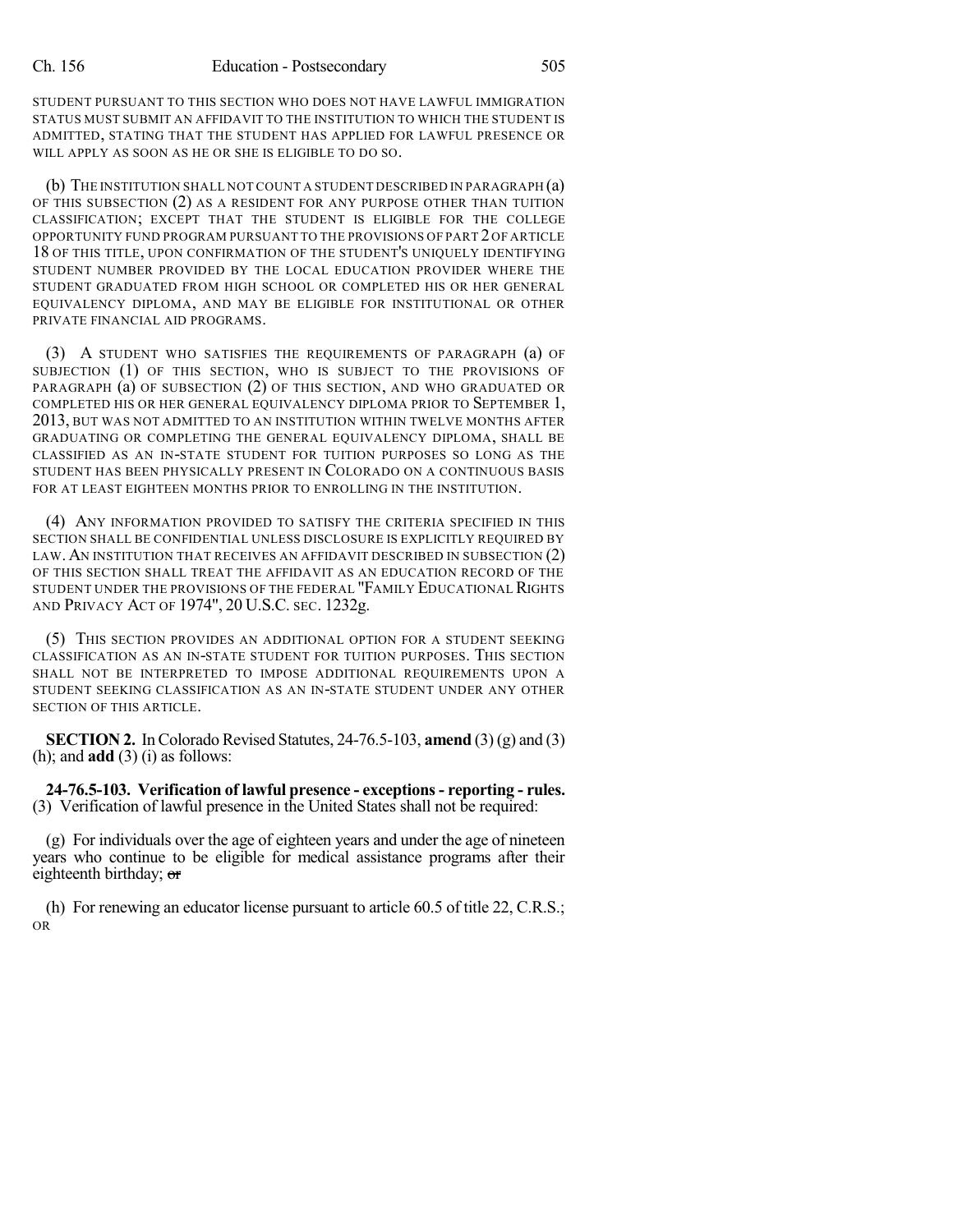(i) FOR RECEIPT OF EDUCATIONAL SERVICES OR BENEFITS FROM INSTITUTIONS OF HIGHER EDUCATION, EXCEPT AS MAY BE LIMITED PURSUANT TO SECTION 23-7-110, C.R.S., INCLUDING PARTICIPATION IN THE COLLEGE OPPORTUNITY FUND PROGRAM PURSUANT TO PART 2 OF ARTICLE 18 OF TITLE 23, C.R.S., COLLEGE SAVINGS PLANS PURSUANT TO SECTION 23-3.1-301, C.R.S., AND ANY OTHER FINANCIAL BENEFIT OF THE INSTITUTION OF HIGHER EDUCATION RELATING TO ATTENDANCE AT THE INSTITUTION OF HIGHER EDUCATION.

**SECTION 3. No appropriation - legislative declaration.** (1) The general assembly finds, determines, and declares that:

(a) Pursuant to article 18 of title 23, Colorado Revised Statutes, for FY 2012-13, the general assembly appropriated \$502.6 million fromthe general fund for college opportunity fund student stipends and fee-for-service contracts;

(b) The fiscal impact of offering in-state tuition rates to additional students is uncertain, because there is limited data on the number of additional students who will be affected by this change and which institutions they will attend;

(c) Initial estimates that up to 500 additional students may attend higher education institutions represent an increase of less than 0.4 percent in the estimated 141,905 in-state students receiving college opportunity fund student stipends in FY 2012-13;

(d) Historically, when the total number of students receiving college opportunity fund stipends has exceeded the estimates reflected in the long bill, the general assembly has responded by increasing funding for student stipends but decreasing funding for higher education fee-for-service contracts, with a net result of no fiscal impact to the institution or the general fund;

(e) In light of the uncertain fiscal impact of offering in-state tuition rates to students without lawful immigration status, it is the intent of the general assembly that any resulting increase in college opportunity fund student stipends will be offset through the regular supplemental appropriations process;

(f) Furthermore, pursuant to section 23-5-130.5, Colorado Revised Statutes, for the state fiscal years 2011-12 through 2015-16, each higher education governing board, for the institutions it controls, annually sets the amount of tuition to be paid by students; and

(g) Therefore, amounts shown in the annual general appropriation act for fiscal year 2013-14 for higher education student tuition and fees will be shown solely for informational purposes,will notrepresent a limitationoninstitutionalspending, and need not be adjusted to reflect changes in projected revenue pursuant to this act.

(2) Therefore, the general assembly has determined that this act can be implemented within existing appropriations, and therefore no separate appropriation of state moneys is necessary to carry out the purposes of this act.